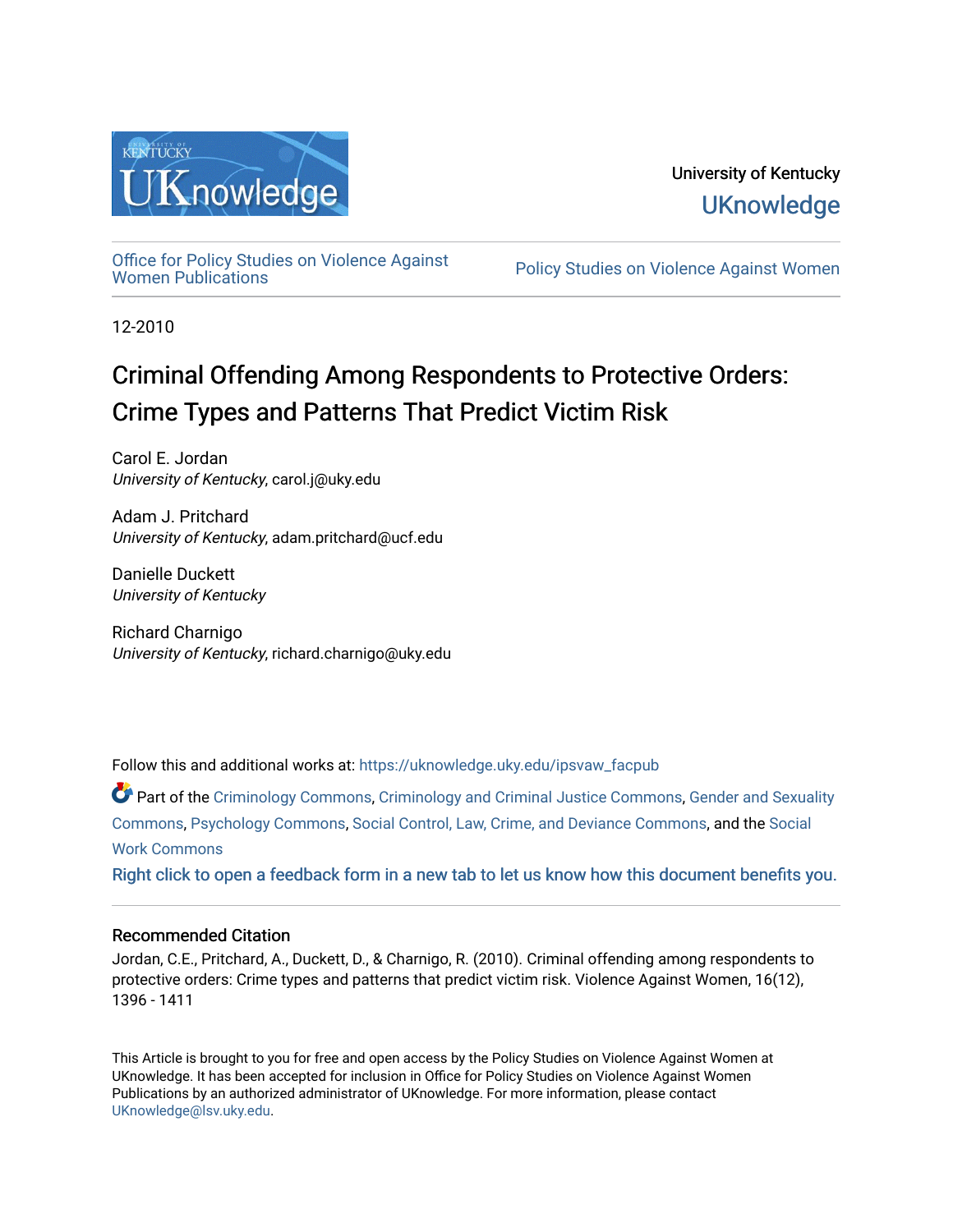## Criminal Offending Among Respondents to Protective Orders: Crime Types and Patterns That Predict Victim Risk

Digital Object Identifier (DOI) http://dx.doi.org/10.1177/1077801210389680

## Notes/Citation Information

Published in Violence Against Women, v. 16, no. 12, p. 1396-1411.

The manuscript provided, in accordance with publisher copyright rules, is the authors' postprint version.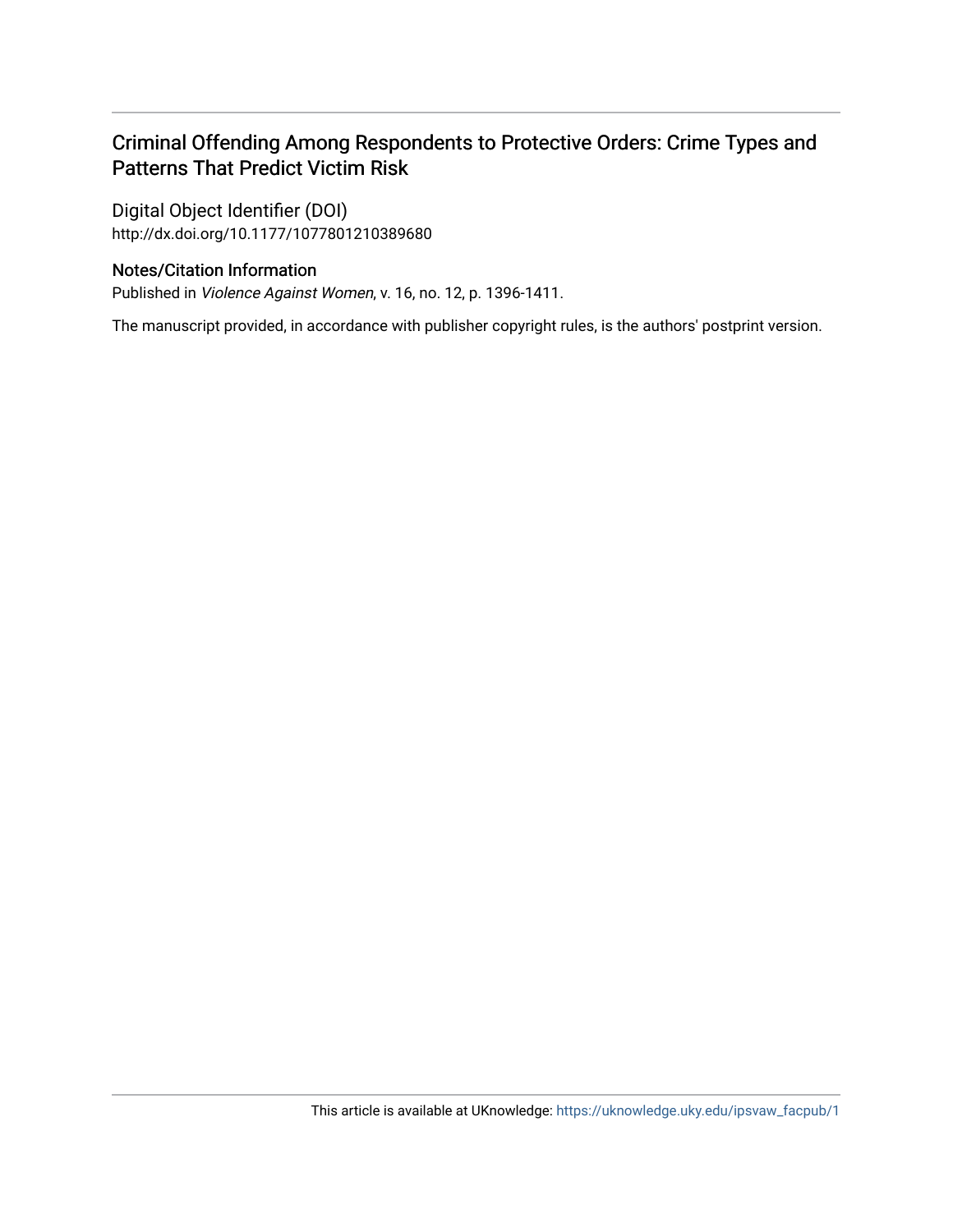Violence Against Women  $XX(X)$  1–16 © The Author(s) 2010 Reprints and permission: http://www. sagepub.com/journalsPermissions.nav DOI: 10.1177/1077801210389680 http://vaw.sagepub.com



## **Criminal Offending Among Respondents to Protective Orders: Crime Types and Patterns that Predict Victim Risk**

## **Carol E. Jordan<sup>I</sup>, Adam J. Pritchard<sup>I</sup>,**  $\mathsf{Danielle\; Duckett}^!$  , and Richard Charnigo<sup>1</sup>

#### **Abstract**

Research has shown that respondents to protective orders have robust criminal histories and that criminal offending behavior often follows issuance of a protective order. Nonetheless, the specific nature of the association between protective orders and criminal offending remains unclear. This study uses two classes of statistical models to more clearly delineate that relationship. The models reveal factors and characteristics that appear to be associated with offending and protective order issuance and provide indications about when a victim is most at risk and when the justice system should be most ready to provide immediate protection.

#### **Keywords**

civil justice, criminal histories, intimate partner violence, protective orders

The history of legal reforms on behalf of victims of intimate partner violence has been characterized by a dual-pronged approach of creating and strengthening both criminal and civil legal remedies. Not only have traditional criminal justice statutes on arrest, incarceration, and probation been tailored to intimate partner violence cases through provisions such as warrantless arrest, prohibitions on shock probation, or special conditions of bond, state laws have also been amended to codify civil justice reforms through creation of civil orders of protection. The passage of legislation to enact civil remedies was important to augment the ability of courts and law enforcement to protect victims and their children from

University of Kentucky

**Corresponding Author:**

Carol E. Jordan, Center for Research on Violence Against Women, University of Kentucky, 108 Bowman Hall, Lexington, KY 40506-0059 Email: carolj@uky.edu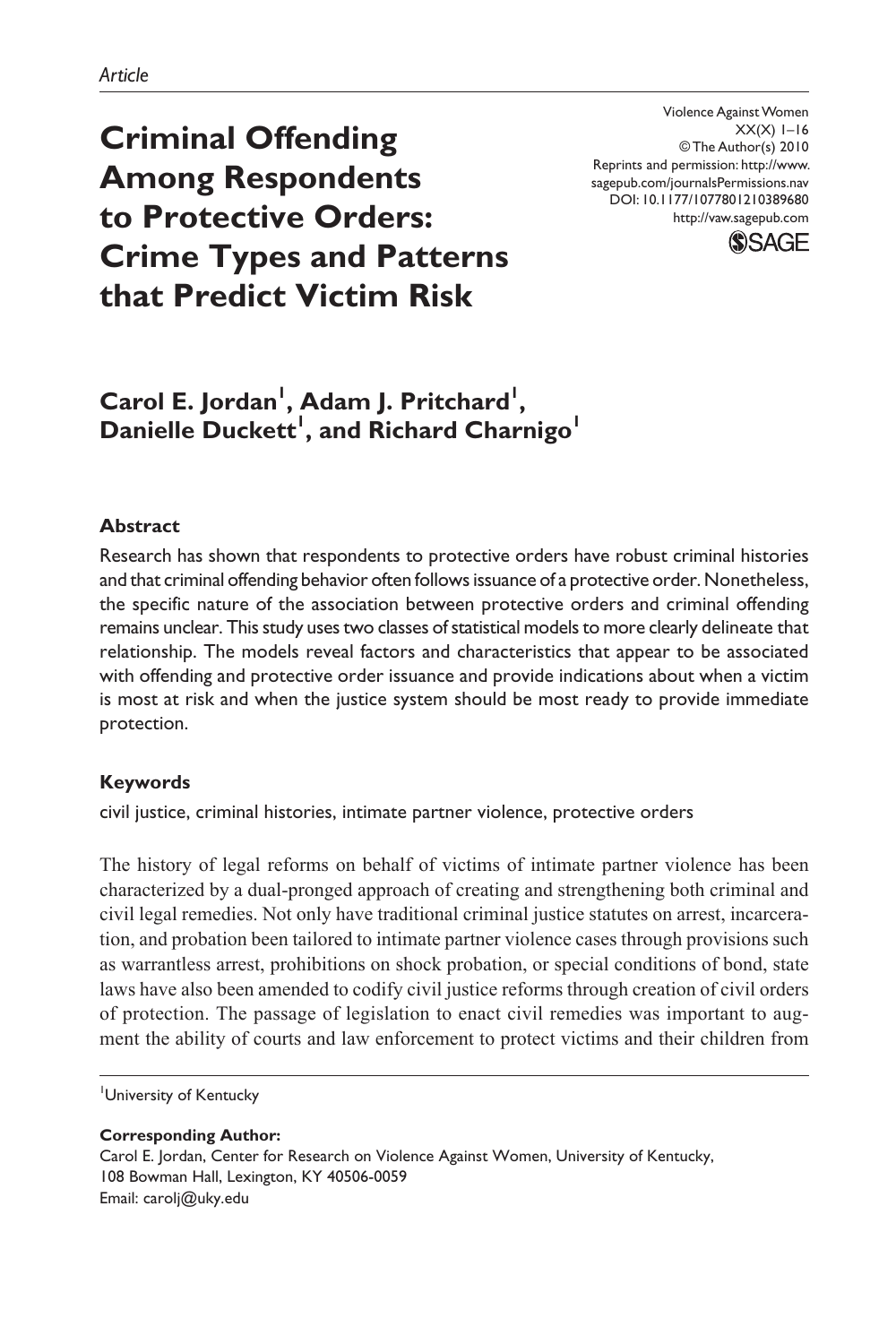offenders whose repetitive violent conduct posed substantial risk (Jordan, Nietzel, Walker, & Logan, 2004). Currently, all states have enacted laws authorizing the issuance of civil or criminal protective orders (Eigenberg, McGuffee, Berry, & Hall, 2003; U.S. Department of Justice, 2002).

## **The Association of Criminal Offending Behavior and Civil Protective Orders**

While studies suggest that only a minority of women in general population, criminal justice, and shelter samples access protective orders (Pennell, Burke, & Mulmat, 2002; Tjaden & Thoennes, 2000; Weisz, Tolman, & Bennett, 1998), it is clear they do so after a substantial history of varied forms violence on the part of the offender. Specifically, studies find women seeking protective orders having experienced physical assault (Carlson, Harris, & Holden, 1999; Gondolf, McWilliams, Hart, & Stuehling, 1994; Zoellner et al., 2000), beating and choking (Keilitz, Hannaford, & Efkeman, 1997), threats of harm or death (Klein, 1996; Keilitz et al., 1997; Zoellner et al., 2000), sexual abuse (Ptacek, 1999), and threats with a weapon, stalking, and harassment (Keilitz et al., 1997). Furthermore, most women have experienced lengthy exposure to their partner's violence before reaching out for help. Zoellner et al. reported that 81% of the women in their study said the incident that prompted them to seek the protective order was not the first incident of abuse, and Harrell and Smith (1996) showed that women had endured abuse for a median of 2.4 years before seeking a protective order. Keilitz et al. found that more than 40% of women had experienced severe physical abuse at least every few months, and nearly one quarter had suffered abuse for more than 5 years before seeking an order of protection. These data may explain in part why the majority of the time when a woman seeks an emergency (or temporary) protective order from the court, it is granted (Jordan, Pritchard, Wilcox, & Duckett-Pritchard, 2008).

### *Criminal Histories Among Respondents to Civil Protective Orders*

Abuse histories this extensive often mean that respondents to protective orders have encountered the criminal justice system prior to the victim seeking a protective order, and in fact past criminal conduct among respondents is not limited to repeated acts of intimate partner violence (Jordan, 2004). Studies on criminal histories among respondents to protective orders find that these offenders tend to commit a range of violent, nonviolent, property, drug, and other offenses. Etter and Birzer (2007) found an extensive history of criminal offending and high recidivism in the histories of respondents to protective orders in one county population. Specifically, 73.3% of respondents had prior misdemeanor arrests and 79% had prior felony arrests. Similarly, Klein (1996) reported that almost 80% of respondents had prior criminal histories with the offenders on average having been in court for six separate incidents. Kethineni and Falcone (2001) reported that 75.3% of respondents had charges against them, almost two thirds of which were domestic violence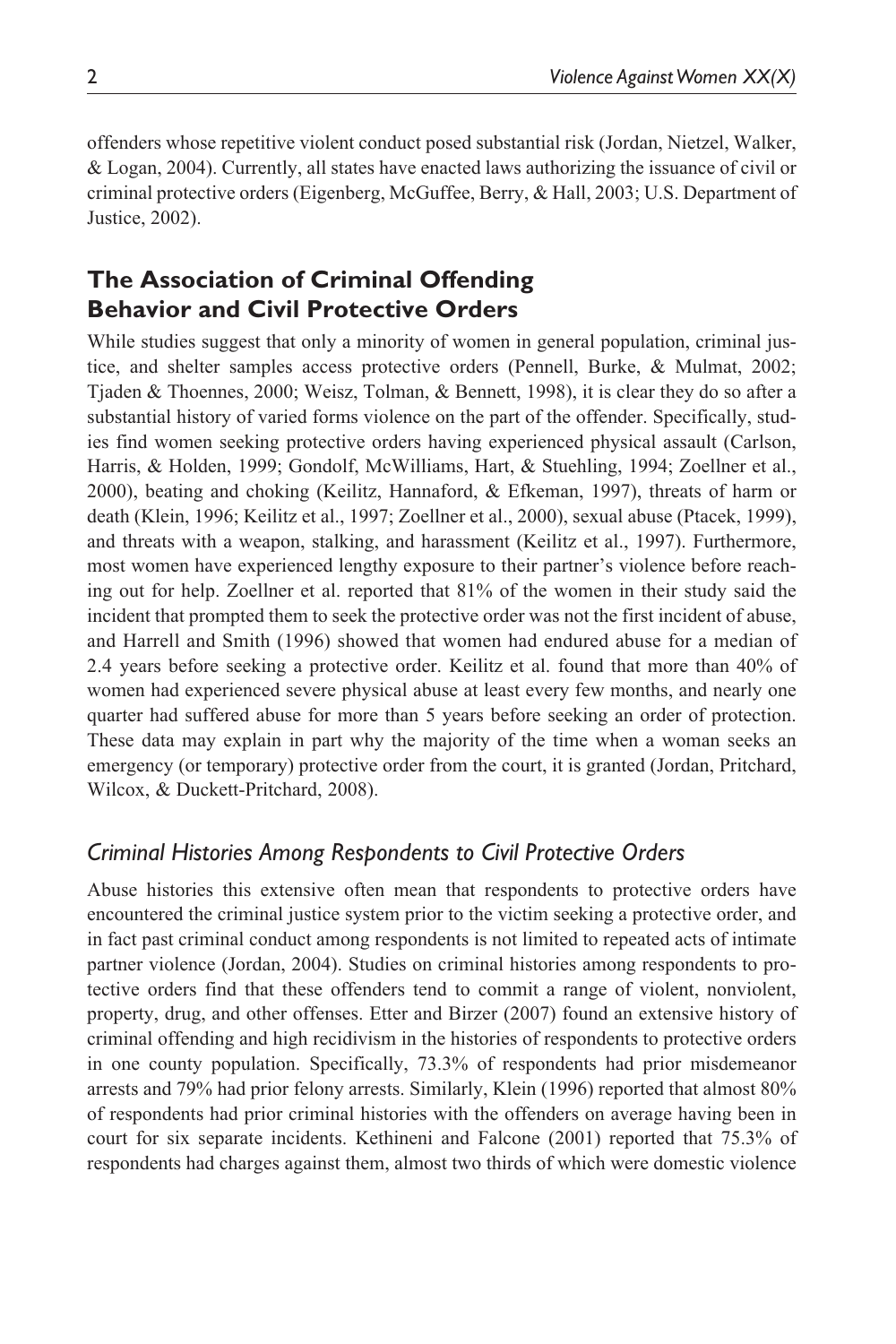charges, and another 18.8% were other violent felony charges. Keilitz et al. (1997) reported that 65% of respondents to protective orders had histories involving violent crimes, and nearly one half of the 75% of respondents who had criminal histories in a study by Isaac, Cochran, Brown, and Adams (1994) had histories of violent crimes.

In addition to studies revealing a robust positive relationship between criminal histories and protective orders, research suggests that offenders with criminal histories are more likely to reabuse the victim (Buzawa, Hotaling, & Klein, 1998; Kethineni & Beichner, 2009; Klein, 1996). Harrell and Smith (1996) found that the severity of prior abuse experienced by a woman who sought a protective order was significantly related to the severity of abuse she experienced in the year after the order was issued. The finding is consistent with the research on arrest efficacy done by Maxwell, Garner, and Fagan (2001), who reported that having one or more prior arrests for any offense against any victim is consistently associated with more new incidents of abuse, and in fact "suspects with prior arrests for any offense are from 250% to 330% more likely to commit new acts of intimate partner violence" (p. 73).

### *Patterns of Criminal Offending Following Issuance of a Protective Order*

Before analysis of offending patterns following issuance of a protective order can occur, several characteristics of the justice system must be considered. First, not all reoffending behavior on the part of an offender (either in violation of the order's conditions or for unrelated crimes) will be reported to or even known by police. In fact, there is evidence that less than half of all incidents of violence against women by intimates are ever reported (Bachman, 1994). Even lower rates of contacting police were found by Kantor and Straus (1990), who reported that as few as 7% to 14% of intimate partner assaults are reported to the police. Studies that examine why women who have temporary orders of protection fail to pursue permanent orders shed light on this reporting phenomenon. Specifically, a number of studies suggest that a primary reason women do not seek permanent help is because they fear retaliation on the part of the offender (Chaudhuri & Daly, 1992; Ferraro, 1997; Mears, Carlson, Holden, & Harris, 2001; Zoellner et al., 2000), a pressure that may well be at play as women do not report violations of their orders.

In addition to low reportage rates among victims, there is also evidence of low arrest rates by law enforcement officers in response to subsequent criminal behavior by a respondent, either behavior that violates the order of protection or other criminal conduct. In fact, research finds extremely low rates of arrest of intimate partner violence offenders following reported criminal offending, ranging from 5% to 36% of cases (Baker, Cahn, & Sands, 1989; Bourg & Stock, 1994; Buzawa & Hotaling, 2000; Ferraro, 1997; Mignon & Holmes, 1995; Robinson & Chandek, 2000). This pattern is true even when victims' reports included physical injury from the assault. For example, Smith (2001) found that whereas more than 60% of the cases involved physical injury to the victim, only 28% resulted in arrest. Studies that focus specifically on arrest for violations of the conditions of protective orders also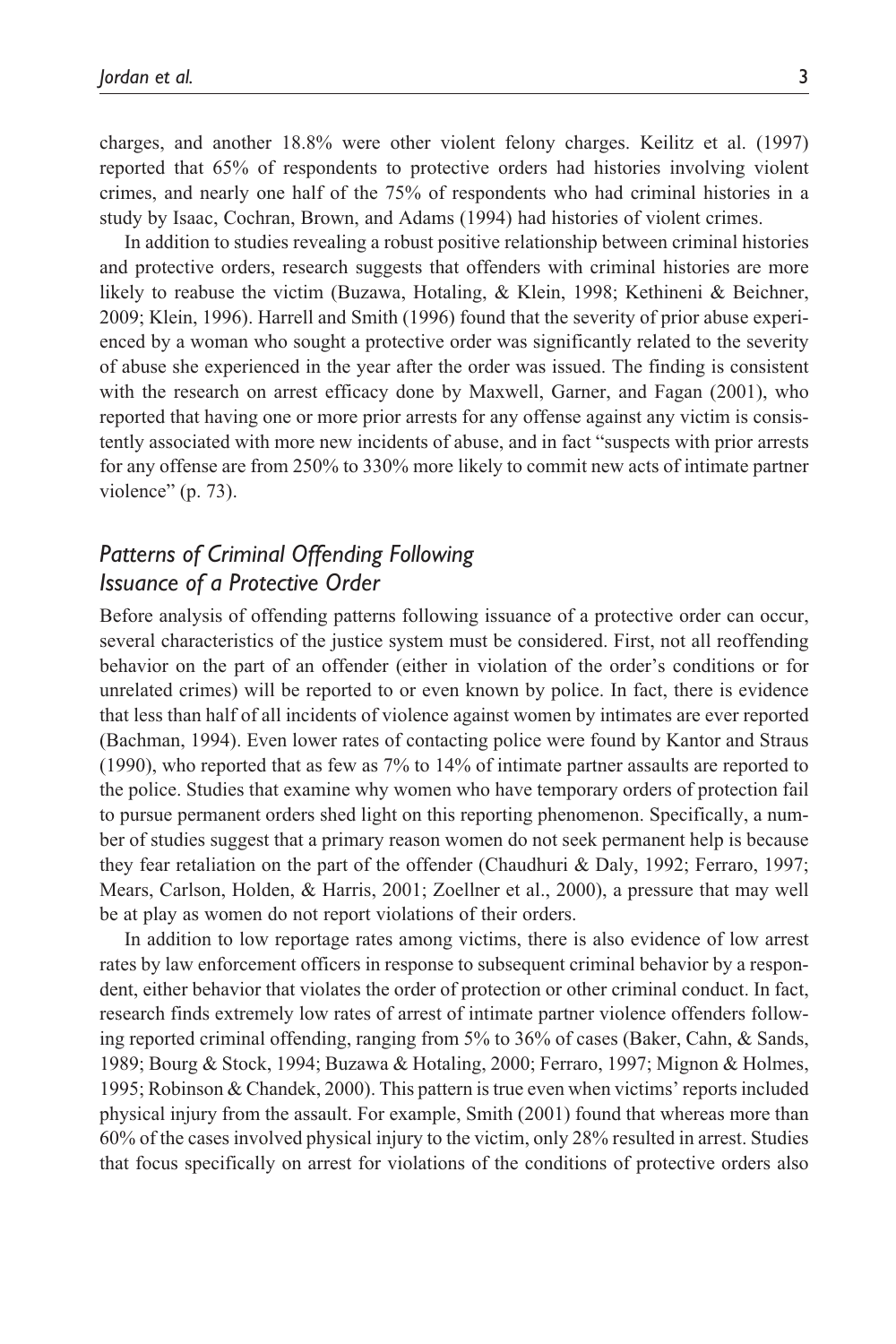find relatively low arrest rates. Klein (1996) found that only 34% of respondents who violated orders were arrested, and Kane (2000) reported that only 44% of protective order violations resulted in arrest. Harrell and Smith (1996) found that the arrest rate in cases of intimate partner violence where protective orders were violated was only 20%.

Studies on the effectiveness of civil protective orders often use the measure of criminal offending behavior following issuance of a protective order. These studies paint a mixed picture of protective order effectiveness. A number of studies find low rates of protective order violations. For example, Kaci (1994) found that up to 92% of victims reported that the violence stopped after the protective order was issued; Carlson et al. (1999) found a 66% decrease in violence 2 years following the issuance of the order; Holt, Kernic, Lumley, Wolf, and Rivara (2002) found that having a permanent protective order in place was associated with a significant 80% reduction in police-reported physical violence in the 12 months following the initial incident; and McFarlane et al. (2004) found that the 149 women in their study reported significantly lower levels of intimate partner violence for up to 18 months following issuance of the order. Notably, however, while reporting lower levels of overall violence, 44% of the women in the McFarlane et al. study reported at least one violation during the 18 months studied.

Not all studies report low rates of offender recidivism associated with protective orders. Spitzberg (2002) conducted a meta-analysis of 32 studies and found that orders were violated approximately 43% of the time, and in 9 studies an escalation of violence or stalking followed issuance of a protective order approximately 21% of the time. Harrell and Smith (1996) reported a 60% rate of reabuse in a 2-year follow-up, including severe violence (29%), other physical violence (24%), threats of violence and acts of property damage (43%), and psychological abuse (57%). In a 2-year follow-up study of offenders, Klein (1996) found that almost half (48.8%) of protective order respondents reabused the victim after the issuance of a protective order, and in a 13-month follow-up study, Logan and Walker (2009) found that 58% of women experienced a violation of the protective order. Logan and colleagues also noted that whereas overall 58% of women were classified as having experienced a protective order violation, a larger percentage (68%) who continued a relationship with the abusive partner experienced reabuse than did those who did not continue the relationship (53%; Logan, Walker, Shannon, & Cole, 2009).

## **The Present Study**

Research has repeatedly shown that respondents to protective orders have robust criminal histories and that criminal offending behavior often follows issuance of a protective order. Nonetheless, the specific nature of the relationship between civil orders of protection and criminal offending behavior remains unclear. If one looks only at acts of violence following issuance of a protective order, as studies gauging the effectiveness of this legal remedy typically do, it is not possible to assess whether the protective order's existence influenced future offending behavior or whether the offender's past criminal conduct was the more significant influence. And, in fact, as Jordan (2004) noted, "Measuring protective order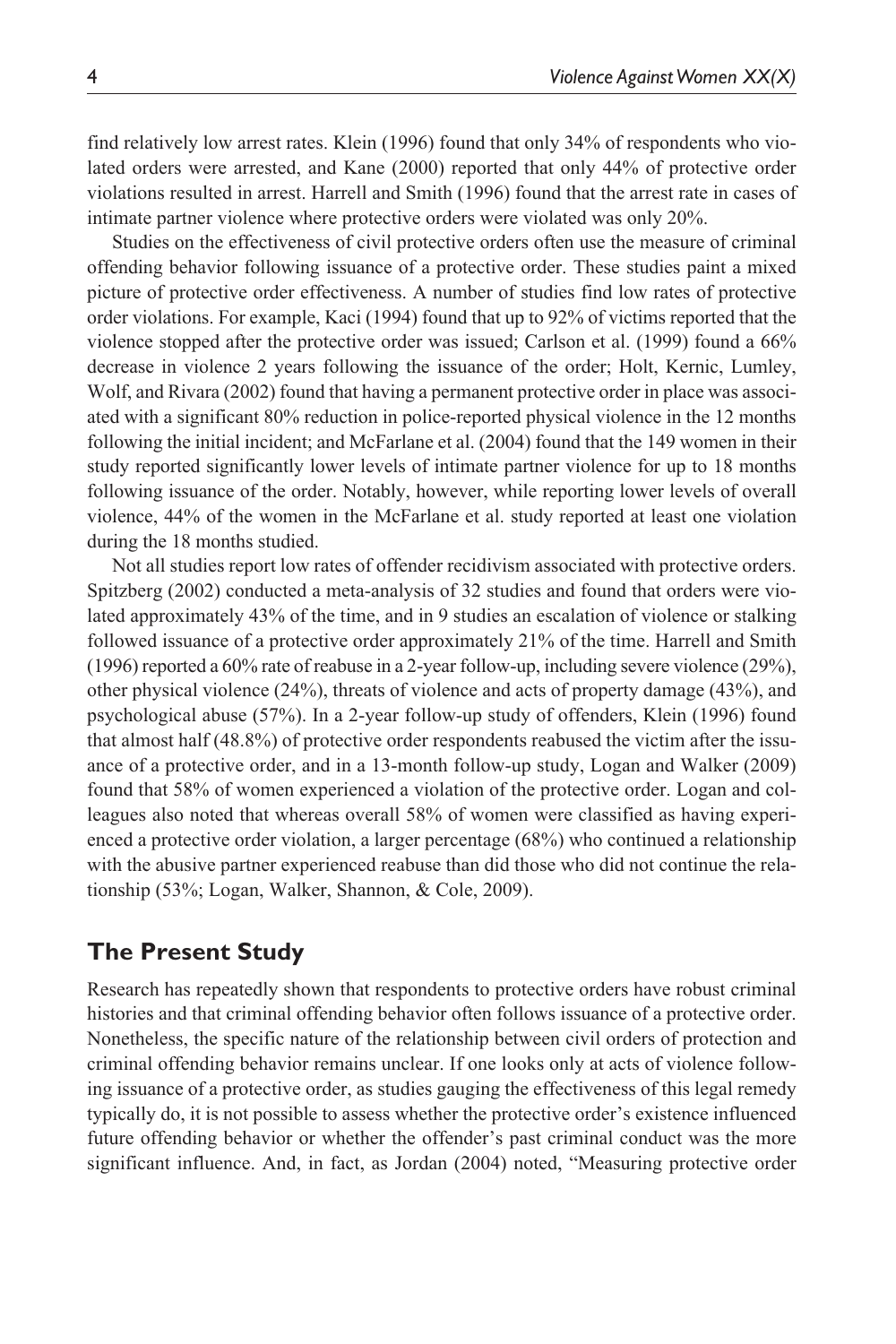effectiveness strictly by temporary recidivism has the problematic artifact that the abuse may have ended for reasons other than the order" (p. 1427). A further weakness in the extant literature is in understanding the nature of the criminal offending behavior that precedes issuance of a protective order. While studies often categorize prior crimes by misdemeanor, felony, or violent crime categories, a temporal relationship between patterns of criminal offending and issuance of orders has not been adequately studied. This lack of a more nuanced and clear understanding of the relationship between respondent offending patterns and protective orders leaves researchers unable to assess the effectiveness of civil protection and the justice system less capable of extending the most efficacious protection to victims of intimate partner violence.

The purpose of this study is to address a major gap in the literature on the relationship between criminal offending patterns and protective orders by examining the temporal relationship between the two. Specifically, the aims of the study are to explore (a) the predictive ability of the pattern and type of offending behavior vis-à-vis the protective order, and (b) the impact of protective orders on future offending behavior.

#### **Method**

To examine the temporal relationship between criminal activity and the issuance of protective orders, this study examines data about individuals against whom protective orders have been filed. In accordance with a mandate from the state legislature, the Kentucky Supreme Court and the Administrative Office of the Courts (AOC) have maintained records of the protective order system in the state since 1994. This database was utilized in the present study to identify respondents against whom protective orders were filed during FY2003. According to AOC records, 28,075 cases related to protective orders were opened in the state of Kentucky in FY03. A listing of 2,361 protective order case files was compiled based on a 10% random sample of all protective orders filed during the fiscal year. Because some cases involve multiple protective orders, or because some respondents did not have complete records available, the case sample ultimately represents 8.4% of all protective order cases opened during FY03. After identifying the sample cases, in-state criminal histories of respondents against whom protective orders were filed (respondents) were requested from Pretrial Services Agency who compiled criminal and domestic violence records as available in AOC/CourtNet records. Nonfelony traffic charges (i.e., speeding and insurance coverage fines) were excluded from subsequent analyses because no conceptual relationship exists between minor traffic charges and the perpetration of domestic violence, and including these charges could effectively mask more meaningful patterns in the data. Except for details of the charges themselves, CourtNet information about respondents was limited to age, race, and gender.

Criminal history records accessed for the study encompassed 2,073 individual respondents who together accounted for 3,445 protective orders, 16,407 criminal charges, and 12,693 traffic charges. For each criminal charge brought against a respondent the date, nature of the charge, action by the court, and disposition of the charge were recorded.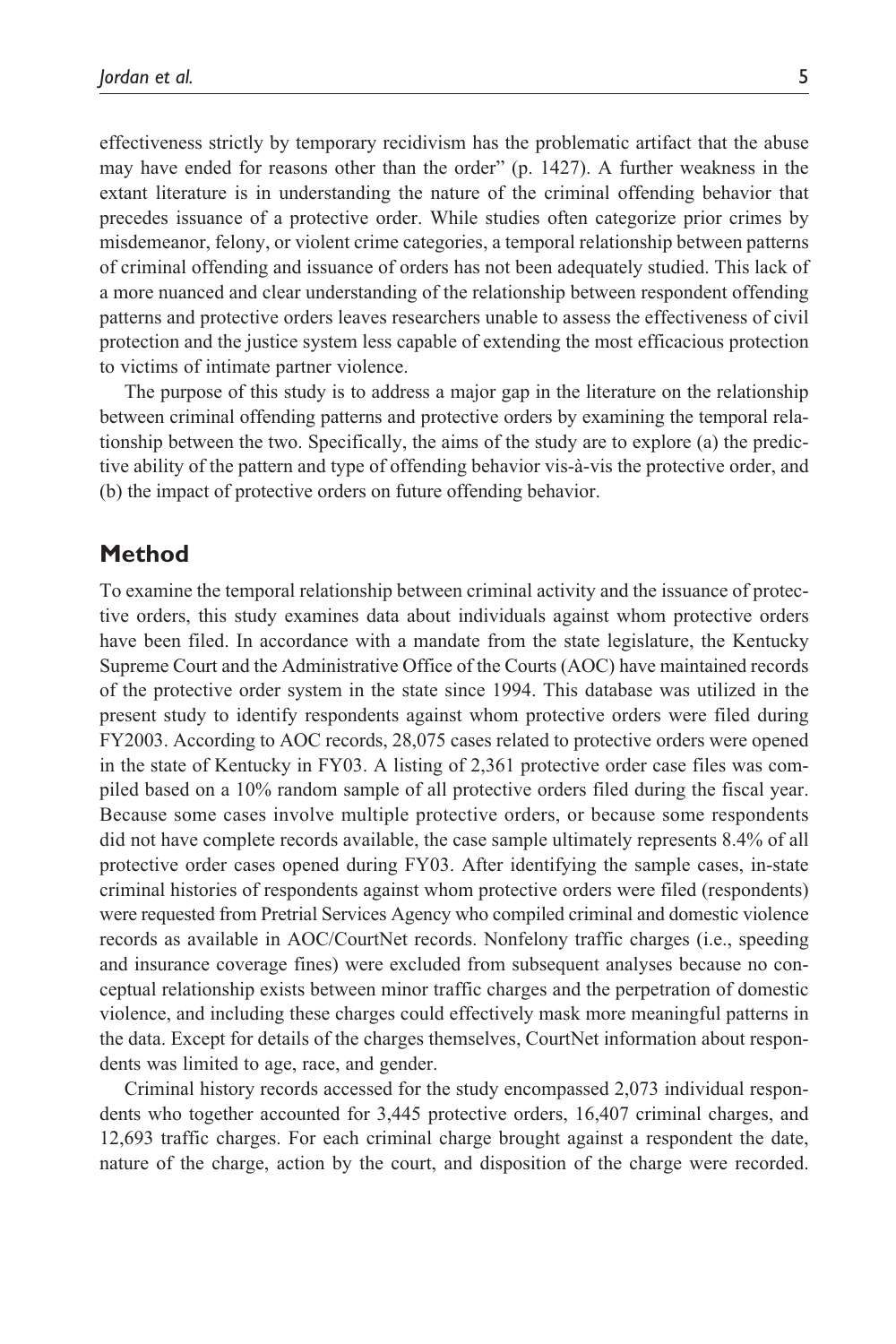| Variable        | Categories                                                           |
|-----------------|----------------------------------------------------------------------|
| Criminal Charge | No Charges                                                           |
|                 | Felony crime involving death or attempted murder of victim           |
|                 | Felony crime involving physical assault of victim                    |
|                 | Felony stalking                                                      |
|                 | Felony crime involving sexual violence/abuse against victim          |
|                 | Other felony crimes                                                  |
|                 | Misdemeanor crime involving assault of victim                        |
|                 | Misdemeanor stalking                                                 |
|                 | Misdemeanor sex offense/other offense against minor                  |
|                 | Other misdemeanor crimes                                             |
|                 | Weapons offense                                                      |
|                 | Property offense                                                     |
|                 | Other harassing/threat crime against persons                         |
|                 | Offense related to action against police officers or court officials |
|                 | Alcohol/drug offense                                                 |
|                 | Local ordinance                                                      |
|                 | Violation of protective order                                        |

#### **Table 1.** Classifications of Criminal Charges

Charges recorded for analysis purposes were sorted into several categories (see Table 1). Additionally, dates of protective order filing and court actions related to protective orders were recorded, allowing this study to directly compare the timing of criminal charges to the timing of protective orders.

Statistical modeling took place in two phases. In Phase 1 we fit several multiplicative hazards models to identify factors that predicted issuance of protective orders. These models provided estimates of how likely respondents were to receive protective orders in the next month based on one or more of several factors, including the number and nature of the respondents' criminal activities as well as their demographic characteristics. In Phase 2 we fit several logistic regression models to identify factors that predicted the issuance of charges following protective orders. These models provided estimates of how likely respondents were to receive charges in a given month based on one or more of several factors, including how much time had passed since the respondents' most recent protective orders as well as their demographic characteristics. We used Version 9.1 of SAS (SAS Institute, Cary, NC) to perform the statistical modeling. Variables for the multifactor model in Phase 1 were selected, using a stepwise algorithm with significance threshold .05, from the pool of variables generating *p* values less than .20 for the single-factor models. Generalized estimating equations were used to estimate parameters in Phase 2 due to the correlations among repeated measurements on the same respondents. A *p* value less than .05 was regarded as statistically significant.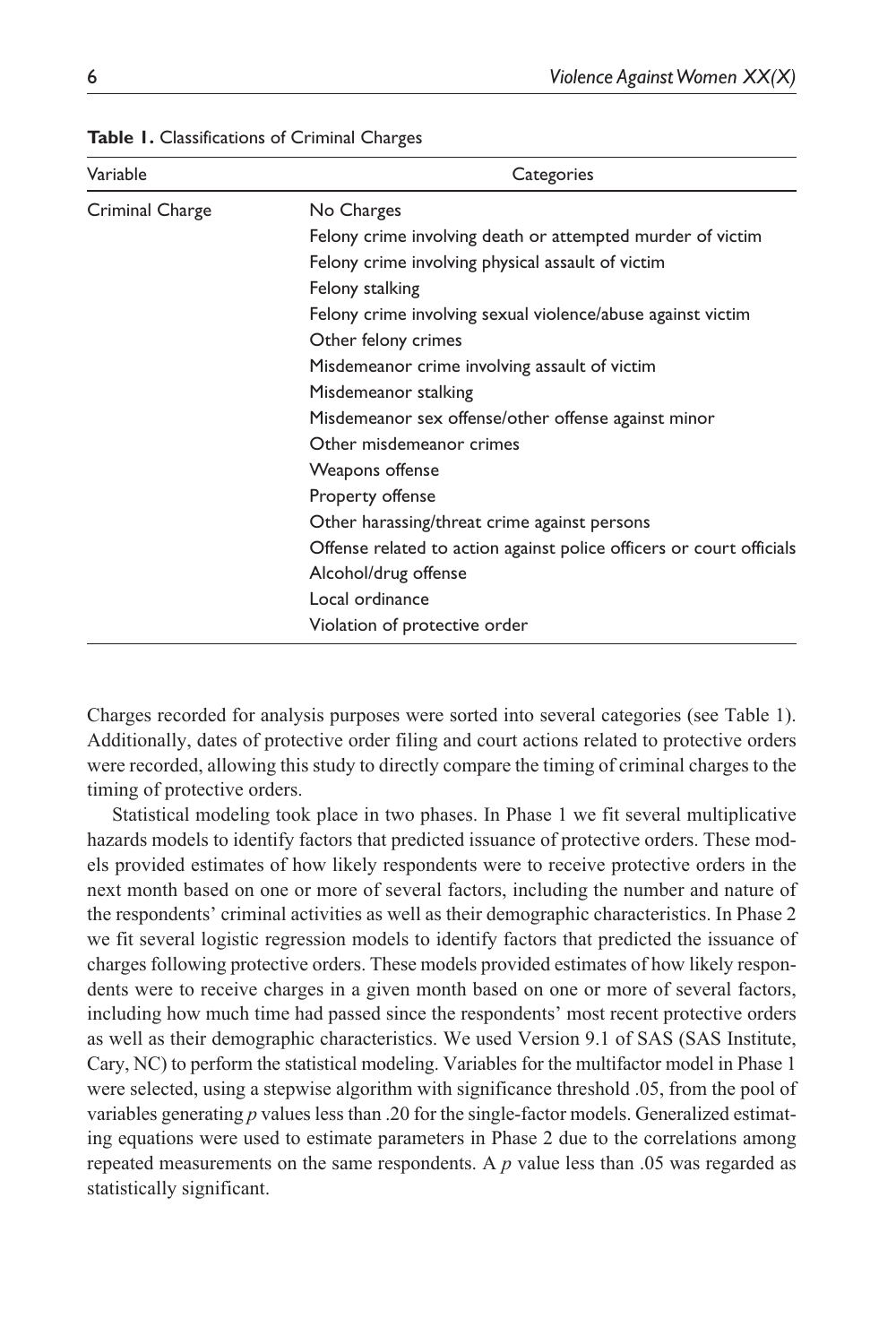#### **Results**

There were several noteworthy aggregate demographic characteristics for this sample. First,  $79.5\%$  ( $n = 1,649$ ) of the sample respondents were men. With respect to race,  $82.5\%$ of the sample (*n* = 1,710) were classified as White/Caucasian; African Americans comprised 15.2% ( $n = 315$ ), and all other racial groups together accounted for only 2.3% ( $n = 48$ ) of the sample. The mean age of the overall sample was  $35.15$  years  $(SD = 10.73)$ ; however, African American respondents (mean age  $= 33.09$  years,  $SD = 9.40$ ) were significantly younger on average than Caucasian (mean age  $=$  35.46 years, *SD*  $=$  10.91) respondents  $(F = 13.177, p < .001)$ . In addition, African American respondents were significantly more likely to have been charged with a violent crime compared to Caucasians—61.3% vs.  $41.2\%$ ;  $\chi^2(1) = 43.29$ ,  $p = .000$ . The average age at time of first nontraffic criminal charge was 27.47 years (*SD* = 9.64).

Approximately 43.9% of protective order respondents had been previously charged with a violent offense  $(n = 910)$ , whereas only 20.1% had never been charged with a crime (*n* = 417). Important aggregate patterns emerged between the frequency of protective order filing and the nature of other criminal offenses with which respondents were charged. For example, significantly more protective orders, on average, were filed against respondents who had stalking charges, sexual charges, or harassing charges than individuals who did not have any of these charges.

Respondents charged with stalking have a significantly higher number of protective order petitions filed against them  $(M = 2.44$  protective orders,  $SD = 1.629$  protective orders) when compared to respondents without stalking charges ( $M = 1.65$  protective orders,  $SD =$ 1.144 protective orders). One way ANOVA testing indicates that this difference is significant at the .05 level,  $F(1) = 16.840$ ,  $p = .000$ . Respondents charged with sexual offenses have a significantly higher number of protective order petitions filed against them (*M* = 2.26,  $SD = 1.755$ ) compared to respondents without sexual offense charges ( $M = 1.62$ ,  $SD = 1.093$ ). One-way ANOVA testing indicates that this difference is significant at the .05 level,  $F(1) = 7.110$ ,  $p = .000$ . Respondents charged with harassing or threat crimes had a significantly higher number of protective order petitions filed against them (*M* = 2.09 petitions, *SD* = 1.510 petitions) compared to respondents without harassing or threat crime charges ( $M = 1.41$  petitions,  $SD = 0.792$  petitions). One-way ANOVA testing shows this difference to be significant at the .05 level,  $F(1) = 180.605$ ,  $p = .000$ . Respondents charged with harassing or threat crimes have a significantly higher proportion of protective order petitions end with the granting of a domestic violence order compared to respondents without harassing or threat crime charges,  $F(1) = 4.624$ ,  $p = .032$ .

This study aimed to move beyond associations of protective orders and criminal history to explore the impact of protective orders on future offending behavior and the predictive ability of the pattern and type of offending behavior as they relate to subsequent issuance of a protective order. The statistical modeling in Phases 1 and 2 permitted assessment of that more detailed relationship. We now describe the findings from Phase 1, which address the question of which criminal behavior patterns precipitate new protective orders. We fit 15 single-factor multiplicative hazards models, one for each of the 15 variables in Table 2.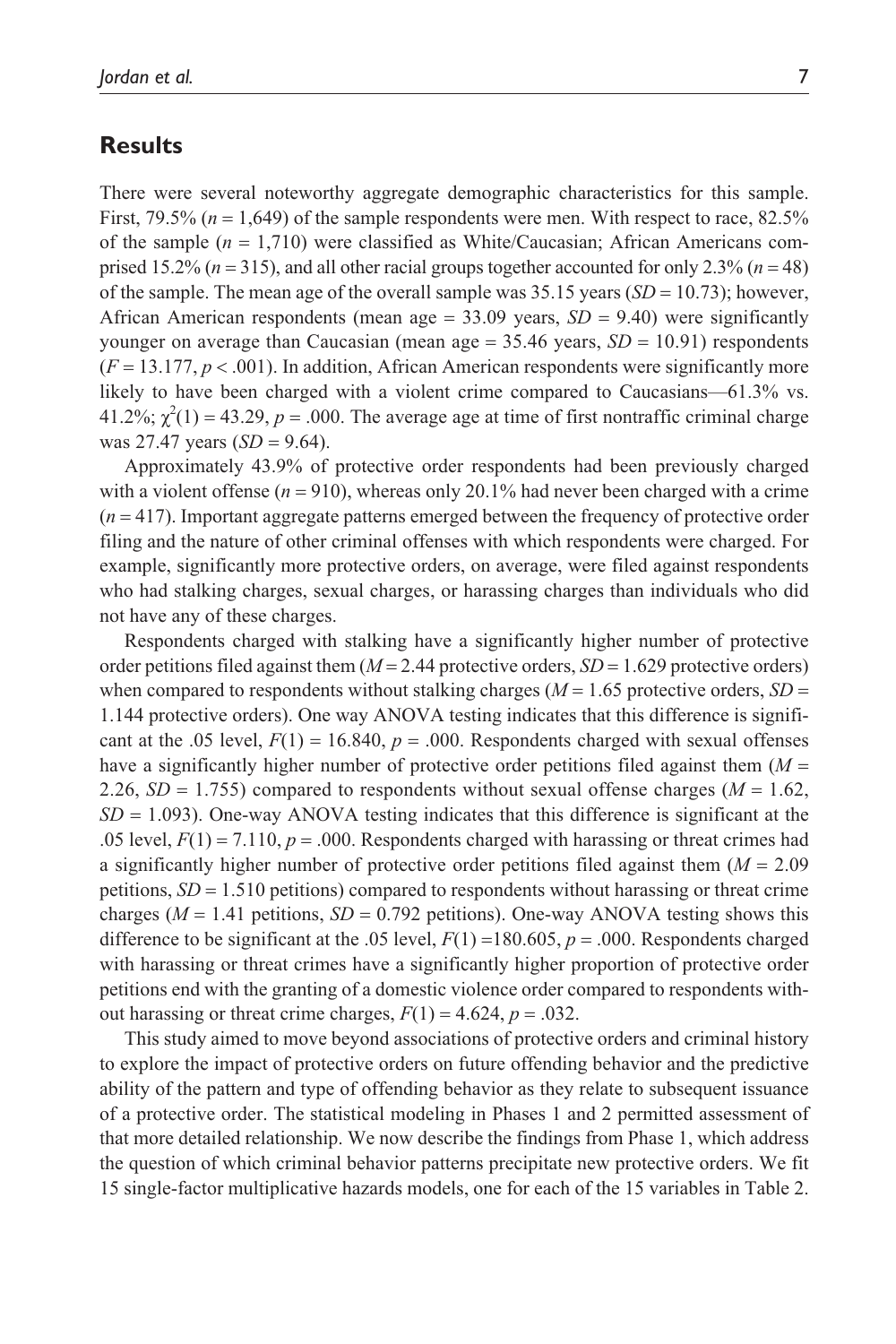| Explanatory variable                                                                                                                           | Estimated change in the likelihood<br>of being issued a protective order<br>in the next month | p value |
|------------------------------------------------------------------------------------------------------------------------------------------------|-----------------------------------------------------------------------------------------------|---------|
| Any criminal charge                                                                                                                            | Increases by 0.6% per charge                                                                  | .0070   |
| Number of criminal events where charged                                                                                                        | Increases by 1.4% per occurrence                                                              | .0005   |
| Number of criminal events with a<br>PO-related charge                                                                                          | Increases by 30.7% per occurrence                                                             | < 0001  |
| Number of events with at least one felony<br>charge                                                                                            | Decreases by 0.7% per occurrence                                                              | .5553   |
| Number of events with at least one crime<br>against person(s) charge                                                                           | Increases by 0.6% per occurrence                                                              | .2738   |
| Number of events for which jail time was<br>served                                                                                             | Increases by 3.5% per occurrence                                                              | < 0001  |
| Number of events where subject was<br>found guilty of at least one charge                                                                      | Increases by 0.7% per occurrence                                                              | .2768   |
| Number of events where the most serious<br>charge was a felony or misdemeanor<br>sex offense or misdemeanor assault or<br>misdemeanor stalking | Increases by 14.0% per occurrence                                                             | < 0001  |
| Number of events when two or more<br>charges were filed                                                                                        | Increases by 6.0% per occurrence                                                              | < 0001  |
| Number of events when three or more<br>chargers were filed                                                                                     | Increases by 6.7% per occurrence                                                              | .0041   |
| Number of events when four or more<br>charges were filed                                                                                       | Increases by 4.3% per occurrence                                                              | .1986   |
| Number of events for which jail time was<br>served for a crime against person(s)                                                               | Increases by 1.5% per occurrence                                                              | .1661   |
| Age                                                                                                                                            | Decreases by 0.2% per year of age                                                             | .3370   |
| Gender                                                                                                                                         | 12.8% larger for women                                                                        | .0544   |
| Race                                                                                                                                           | 4.0% smaller for racial minorities                                                            | .4402   |
|                                                                                                                                                |                                                                                               |         |

**Table 2.** Phase 1: Single-Factor Multiplicative Hazards Models

Seven of the 15 variables were associated with significant increases in the likelihood of a protective order being issued. All percentage increases reported in the following paragraphs are estimates based on the multiplicative hazards models.

The largest effect on the likelihood of a new protective order being issued within the next month following a charge or group of charges occurred when there was a violation of a previous protective order. When this was the case, the likelihood of a subsequent protective order was increased by 30.7% per violation ( $p < .0001$ ).

The second largest effect on the likelihood of the issuance of a subsequent protective order was when the respondent received one of these key charges: felony, misdemeanor sex offense, misdemeanor assault, or misdemeanor stalking. The likelihood of a protective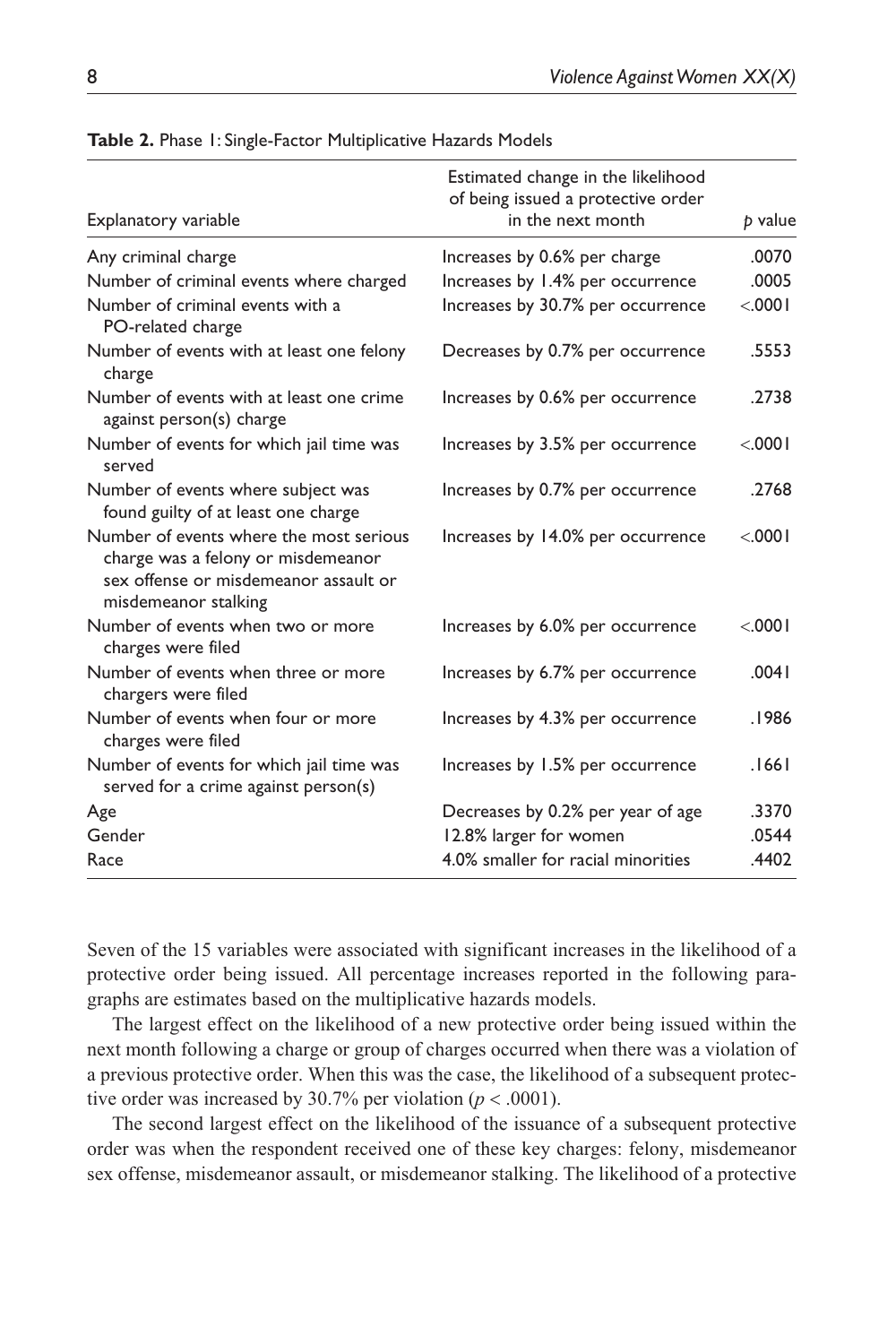| Explanatory variable                                                                                                                           | Estimated change in the likelihood<br>of being issued a protective order<br>in the next month, controlling for<br>the other explanatory variables | value<br>b |
|------------------------------------------------------------------------------------------------------------------------------------------------|---------------------------------------------------------------------------------------------------------------------------------------------------|------------|
| Number of criminal events with a<br>PO-related charge                                                                                          | Increases by 25.3% per occurrence                                                                                                                 | < 0001     |
| Number of events where the most serious<br>charge was a felony or misdemeanor<br>sex offense or misdemeanor assault or<br>misdemeanor stalking | Increases by 13.0% per occurrence                                                                                                                 | < 0001     |
| Gender                                                                                                                                         | 14.8% larger for women                                                                                                                            | 0278       |

**Table 3.** Phase 1: Multifactor Multiplicative Hazards Model

order the subsequent month increased by  $14.0\%$  per occurrence ( $p < .0001$ ). This effect was specific to these particular charges, as neither felony offenses alone nor both the number of felony offenses ( $p = .5553$ ) and the number of crimes against persons ( $p = .2738$ ) significantly the likelihood of a protective order.

A third effect on the likelihood of a protective order being issued in the next month is derived from the presence of a "cluster" of charges issued simultaneously. A single cluster of 2 or more charges raised the likelihood of a protective order by  $6.0\%$  ( $p < .0001$ ), whereas a single cluster of 3 or more charges raised the likelihood of a protective order by  $6.7\%$  ( $p = .0041$ ). These effects compounded with multiple clusters, so, for example, 2 clusters of 3 or more charges increased the likelihood of a protective order by 13.8% (1.067 x  $1.067 = 1.138$ ). Also, for every charge that resulted in jail time, the likelihood of a protective order being issued against the offender increased by  $3.5\%$  ( $p < .0001$ ). When all variables achieving *p* values less than .20 in single-factor multiplicative hazards models were entered into a stepwise selection algorithm with significance threshold at .05, the resulting multifactor multiplicative hazards model contained three variables.

Table 3 shows the effect of each of these variables while controlling for the other two. Each previous protective order violation increased the likelihood of a new protective order by 25.3% (*p* < .0001) when controlling for the number of occasions with "key charges" and gender, while each occasion with a "key charge" increased the likelihood of a new protective order by 13.0% ( $p < .0001$ ) when controlling for the number of previous protective order violations and gender.

In Phase 2 we examined the other side of the relationship between criminal changes and protective orders. Namely, how does the likelihood of incurring a charge depend on the length of time since the most recent protective order? All percentage changes reported in the following paragraphs are estimates based on the logistic regression models. A singlefactor logistic regression model showed that the odds of being charged in the month after the most recent protective order were 25.8% smaller than the odds of being charged in the same month as the most recent protective order, the odds of being charged at 7 months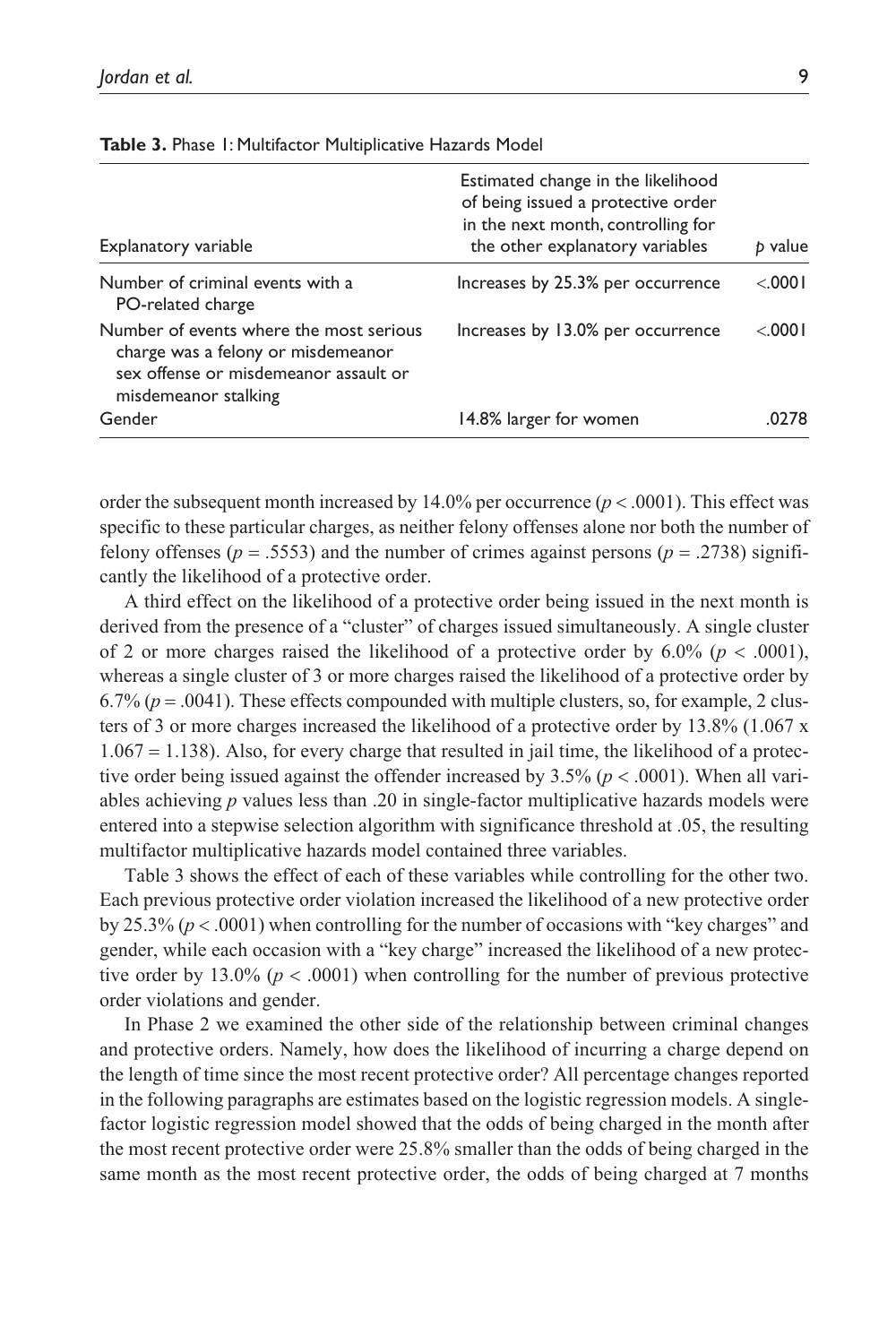| Comparison                         | Estimated change in odds of<br>being charged in a given month,<br>based on time since the most<br>recent protective order (%) | 95% confidence<br>interval |
|------------------------------------|-------------------------------------------------------------------------------------------------------------------------------|----------------------------|
| 0 months since to 1 month since    | $-25.8$                                                                                                                       | $-27.8$ to $-23.7$         |
| 6 months since to 7 months since   | $-13.9$                                                                                                                       | $-14.7$ to $-13.1$         |
| 12 months since to 13 months since | $-5.2$                                                                                                                        | $-6.0$ to $-4.4$           |
| 18 months since to 19 months since | $+0.3$                                                                                                                        | $-0.8$ to $+1.3$           |
| 24 months since to 25 months since | $+2.9$                                                                                                                        | $+2.0$ to $+3.9$           |
| 30 months since to 31 months since | $+3.5$                                                                                                                        | $+2.7$ to $+4.3$           |
| 36 months since to 37 months since | $+2.7$                                                                                                                        | $+1.8$ to $+3.5$           |
| 42 months since to 43 months since | $+1.1$                                                                                                                        | $+0.1$ to $+2.2$           |
| 48 months since to 49 months since | $-0.5$                                                                                                                        | $-1.7$ to $+0.7$           |
| 54 months since to 55 months since | $-1.9$                                                                                                                        | $-3.1$ to $-0.7$           |
| 60 months since to 61 months since | $-2.8$                                                                                                                        | $-4.0$ to $-1.6$           |

|  | Table 4. Phase 2: Single-Factor Logistic Model |  |  |
|--|------------------------------------------------|--|--|
|--|------------------------------------------------|--|--|

were 13.9% smaller than at 6 months, and the odds of being charged at 13 months were 5.2% smaller than at 12 months (Table 4). Offenses became less likely as more time passed since the most recent protective order, up to about 18 months, after which offenses became more likely. This trend remained robust for a multifactor logistic regression model that controlled for the offender's age, gender, race, and the number of previous protective orders filed against that person (see Table 5).

In Phase 2 we also examined how the likelihood of being charged varied with demographic factors of the respondent. The following results were obtained from singlefactor logistic regression models. For every additional decade of age, the odds of being charged with a crime following a protective order decreased by  $33.3\%$  ( $p < .0001$ ). Women had odds 46.2% smaller of being charged with a crime than men did (*p* < .0001). Non-White respondents had odds 42.2% larger than Whites of being charged with a crime ( $p < .0001$ ). Interestingly, the number of previous protective orders accumulated in the respondent's lifetime only increased the odds of a criminal charge by 3.9% per protective order, a result that was not significant ( $p = .0955$ ).

We also constructed a multifactor logistic regression model that included age, race, gender, previous protective orders, and time since the most recent protective order. Controlling for other variables in the model, each decade of age decreased the odds of charges by 27.2% ( $p < .0001$ ); women had 45.5% smaller odds than men of being charged ( $p < .0001$ ), and non-White offenders had  $33.4\%$  larger odds of being charged than Whites ( $p < .0001$ ). Moreover, when controlling for other variables, the odds of facing charges increased by 6.4% per previous protective order ( $p = .0146$ ). This suggests that younger, non-White, male respondents with prior protective orders are more likely to accrue criminal charges after a new protective order is issued.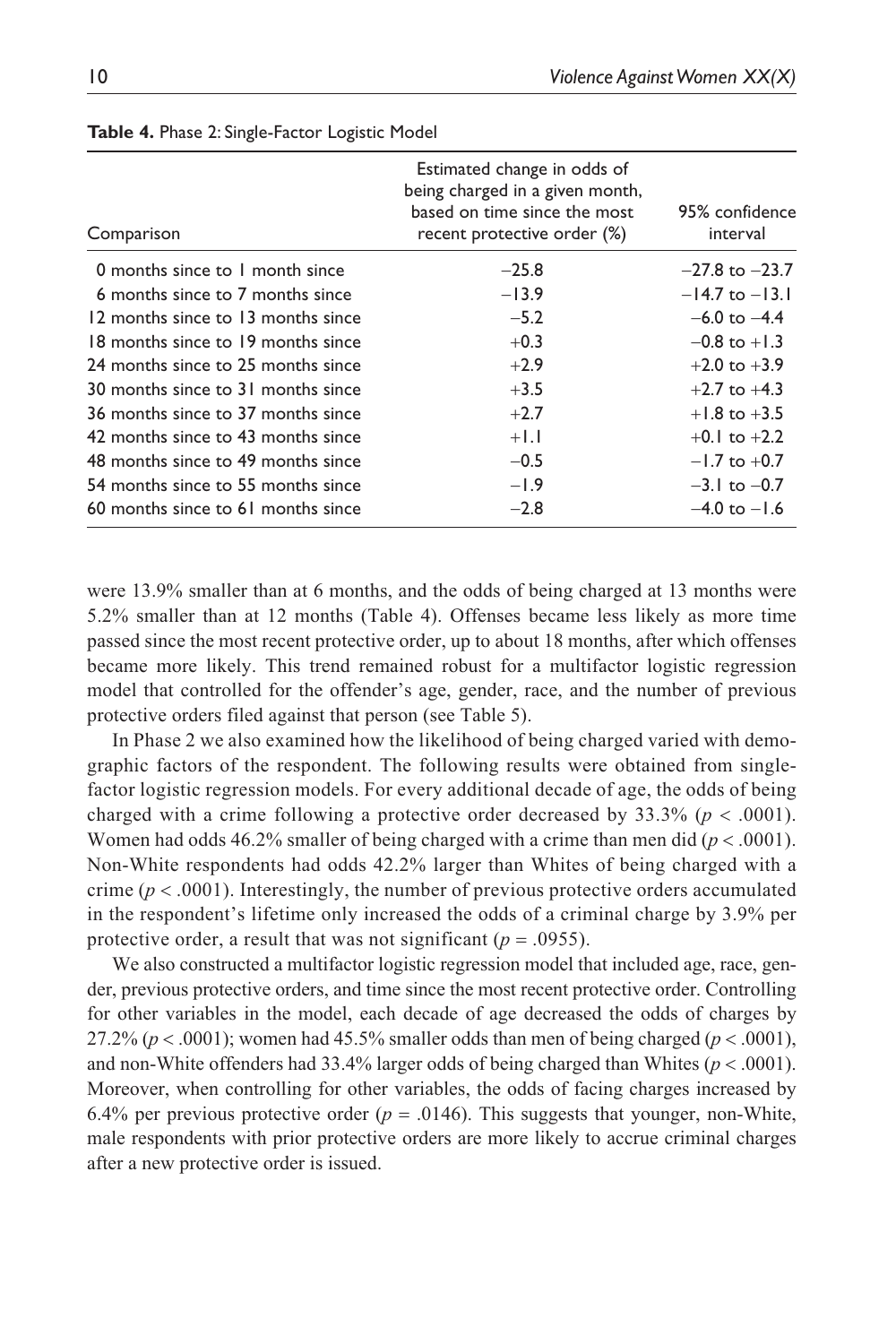| Comparison                         | Estimated change in odds<br>of being charged in a given<br>month, based on time since<br>the most recent protective<br>order, controlling for other<br>explanatory variables (%) | 95% confidence<br>interval |
|------------------------------------|----------------------------------------------------------------------------------------------------------------------------------------------------------------------------------|----------------------------|
| 0 months since to 1 month since    | $-25.6$                                                                                                                                                                          | $-27.5$ to $-23.6$         |
| 6 months since to 7 months since   | $-13.8$                                                                                                                                                                          | $-14.6$ to $-13.0$         |
| 12 months since to 13 months since | $-5.1$                                                                                                                                                                           | $-5.9$ to $-4.3$           |
| 18 months since to 19 months since | $+0.4$                                                                                                                                                                           | $-0.6$ to $+1.3$           |
| 24 months since to 25 months since | $+3.0$                                                                                                                                                                           | $+2.1$ to $+3.9$           |
| 30 months since to 31 months since | $+3.5$                                                                                                                                                                           | $+2.8$ to $+4.3$           |
| 36 months since to 37 months since | $+2.7$                                                                                                                                                                           | $+1.9$ to $+3.5$           |
| 42 months since to 43 months since | $+1.2$                                                                                                                                                                           | $+0.2$ to $+2.2$           |
| 48 months since to 49 months since | $-0.4$                                                                                                                                                                           | $-1.5$ to $+0.7$           |
| 54 months since to 55 months since | $-1.8$                                                                                                                                                                           | $-2.9$ to $-0.6$           |
| 60 months since to 61 months since | $-2.6$                                                                                                                                                                           | $-3.7$ to $-1.4$           |

**Table 5.** Phase 2: Multifactor Logistic Regression Model.

#### **Discussion**

The goal of this study was to create a more detailed understanding of the relationship between criminal offending and protective orders. The study's specific aims were to explore the impact of protective orders on future offending behavior and to determine how the pattern and type of offending behavior relates to subsequent issuance of a protective order. To accomplish this goal, two phases of statistical modeling were carried out. Phase 1 explored the pattern of criminal behavior by an individual prior to a protective order being issued. Phase 2 examined how the likelihood of incurring more charges varied with the amount of time since the most recent protective order.

Phase 1 revealed three important characteristics of the relationship between prior criminal offending and the issuance of a protective order, characteristics that should also be viewed as risk markers for victims. First, the likelihood of a subsequent protective order being issued within the next month was increased by 30.7% per violation of a previous protective order. This finding is somewhat intuitive; the violation of a protective order indicates an ongoing pattern of domestic abuse that, if the violator does not end up serving jail time, would constitute evidence of a need for a further (or renewed) order. The pattern also emphasizes the cyclical nature of violence and the continuation risk to victims and points to a need for renewals of protective orders to be an accessible and straightforward process for victims. In addition to the key role of protective order violations as a predictor of risk, this study also found that the likelihood of a subsequent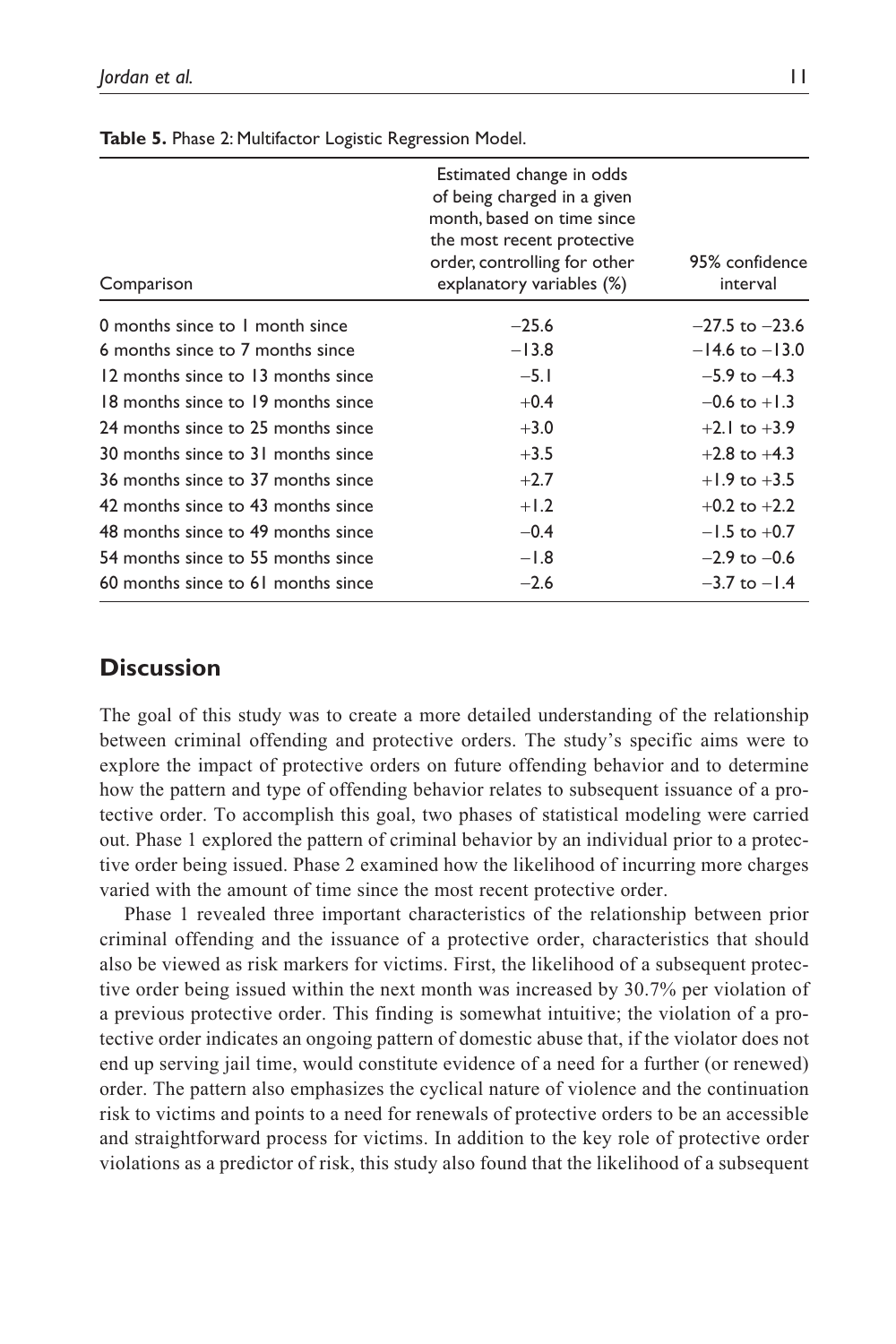protective order being issued increased by 14.0% per occurrence involving a felony, misdemeanor sex offense, misdemeanor assault, or misdemeanor stalking. These findings build on extant research that reveals an association with criminal histories and violations of orders (e.g., Kethineni & Beichner, 2009) by illuminating the type of offense patterns that may reveal the most risk. Specifically, it appears that the need for a future protective order is associated most closely with prior commission of specific types of offenses; those prior offenses are related to physical or sexual assault or harassment of the victim. This finding is consistent with the finding from Logan and Walker (2009) that stalking is a significant predictor of protective order violations. Our identifying these types of criminal offenses may also reflect the increased likelihood of a court to respond affirmatively to a request for a protective order when these types of offenses have been committed. The third factor affecting later issuance of a protective order goes beyond the type of offense and focuses on the pattern of offending. Specifically, the likelihood of a protective order being issued increased by 6.0% per cluster of 2 or more charges and 6.7% per cluster of 3 or more charges (6.0% -6.7%). In addition, for every charge that resulted in jail time, the likelihood of a protective order being issued against the offender increased by 3.5%. This pattern of high rates of offending within a concentrated period of time may help identify periods when victims are particularly at risk and thus in need of protective orders.

Phase 2 was designed to answer whether the likelihood of an individual incurring more charges varies with the amount of time since the most recent protective order. The extant literature often measures the rate of violation of orders, and this study looked specifically at whether the respondent commits additional crimes in the months following the order's issuance. The findings here suggest that less offending occurs as more time passes since the most recent protective order, up to about 18 months, after which more offending occurs. Hence, the deterrent effects of protective orders seem to weaken after about 18 months. Phase 2 also sheds light on the characteristics of the offenders who are most likely to engage in criminal behavior after a protective order was issued, suggesting that younger, non-White, men are more likely to accrue criminal charges after a new protective order is issued. In addition, another factor that emerges is the number of prior protective orders, with a greater number of these linked to more criminal charges.

### **Conclusion**

This study provides clearer focus on the relationship between criminal offending behavior and the issuance of protective orders. Both the type and pattern of criminal offending behavior are related to issuance of a protective order: Offenders who commit sexual offenses, physical assaults, and stalking, particularly when those offenses are clustered together in time, are more likely to draw protective orders. As such, these factors are predictive of a victim's risk of harm. There is also evidence from this study that cases involving prior violations of protective orders and jail time are ones in which later issuance of a protective order is likely. Those most likely to offend subsequent to a protective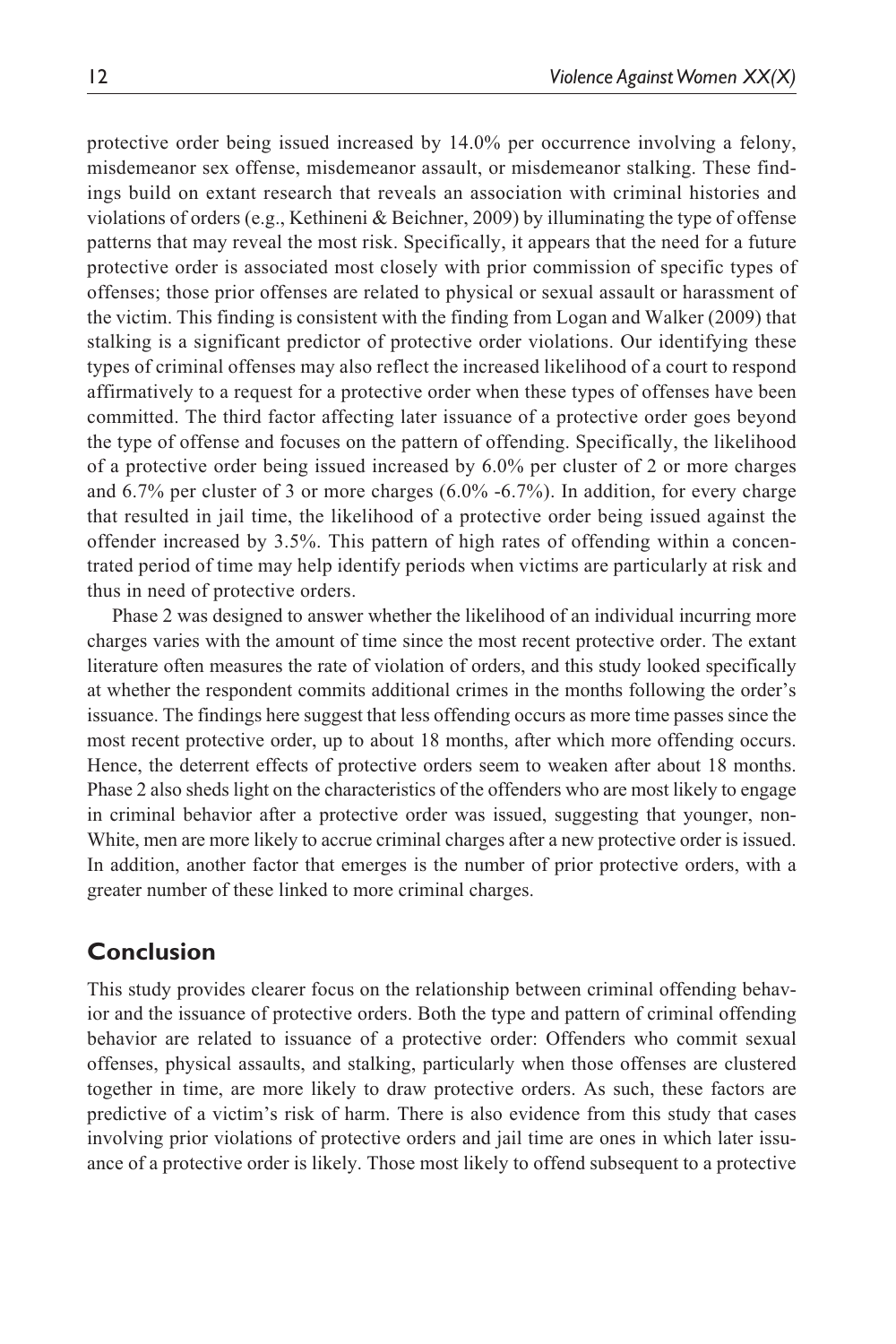order's issuance include young, non-White, and male respondents, especially those against whom several prior protective orders have been issued.

This study provides key insights into the civil and criminal justice systems and to victim advocates regarding those offenders who pose the greatest risk of reoffending against a survivor of intimate partner violence.

#### **Declaration of Conflicting Interests**

The author(s) declared no potential conflicts of interest with respect to the authorship and/or publication of this article.<sup>[AQ:1]</sup>

#### **Funding**

The author(s) received no financial support for the research and/or authorship of this article. [AQ: 2]

#### **References**

- Bachman, R. (1994). *Violence against women* (NCJ 145325). Washington, DC: U.S. Department of Justice.
- Baker, K., Cahn, N., & Sands, S. J. (1989). *Report on District of Columbia police response to domestic violence*. Washington, DC: D.C. Coalition Against Domestic Violence and the Women's Law and Public Policy Center, Georgetown University Law Center.
- Bourg, S., & Stock, H. V. (1994). A review of domestic violence statistics in a police department using a pro-arrest policy: Are pro-arrest policies enough? *Journal of Family Violence, 9*, 177-189.
- Buzawa, E., & Hotaling, G. (2000). *The police response to domestic violence calls for assistance in three Massachusetts towns: Final report*. Washington, DC: National Institute of Justice.
- Buzawa, E., Hotaling, G., & Klein, A. (1998). The response to domestic violence in a model court: Some initial findings and implications. *Behavioral Sciences and the Law, 16*, 185-206.
- Carlson, M. J., Harris, S. D., & Holden, G. W. (1999). Protective orders and domestic violence: Risk factors for re-abuse. *Journal of Family Violence, 14*, 205-226.
- Chaudhuri, M., & Daly, K. (1992). Do restraining orders help? Battered women's experience with male violence and legal process. In E. Buzawa & C. Buzawa (Eds.), *Domestic violence: The criminal justice response* (pp. 227-252). Thousand Oaks, CA: Sage.
- Eigenberg, H., McGuffee, K., Berry, P., & Hall, W. H. (2003). Protective order legislation: Trends in state statutes. *Journal of Criminal Justice, 31*, 411-422.
- Etter, G. W., & Birzer, M. L. (2007). Domestic violence abusers: A descriptive study of the characteristics of defenders in protection form abuse orders in Sedgwick County, Kansas. *Journal of Family Violence, 22*, 113-119.
- Ferraro, K. J. (1997). Battered women: Strategies for survival. In A. P. Cardarelli (Ed.), *Violence between intimate partners: Patterns, causes and effects* (pp. 124-143). Boston: Allyn & Bacon.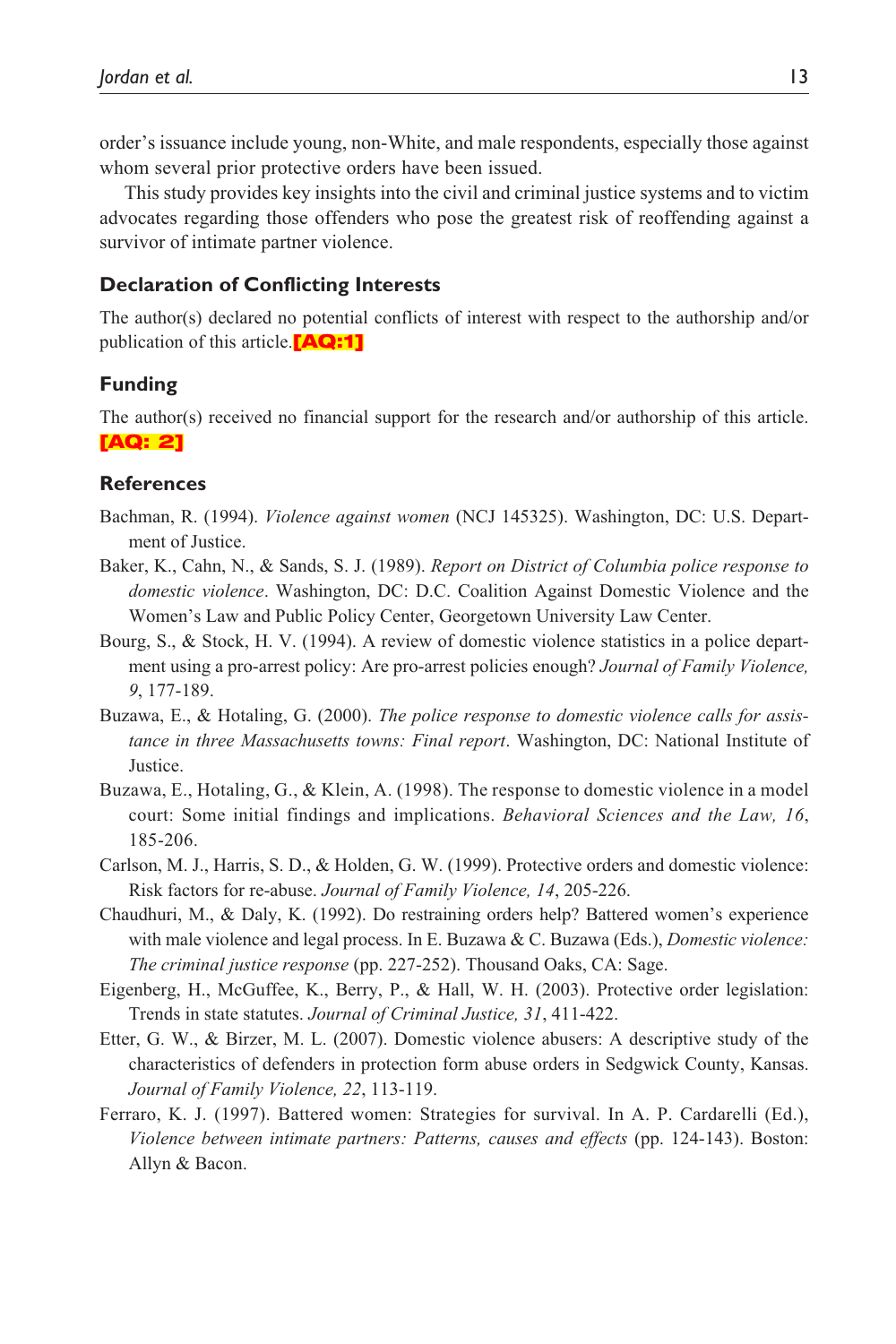- Gondolf, E., McWilliams, J., Hart, B., & Stuehling, J. (1994). Court response to petitions for civil protection orders. *Journal of Interpersonal Violence, 9*, 503-517.
- Harrell, A., & Smith, B.E. (1996). Effects of restraining orders on domestic violence victims. In E. Buzawa & C. Buzawa (Eds.), *Do arrests and restraining orders work?* (pp. 214-242). Thousand Oaks, CA: Sage.
- Holt, V. L., Kernic, M. A., Lumley T., Wolf, M. E., & Rivara, F. P. (2002). Civil protection orders and risk of subsequent police-reported violence. *Journal of the American Medical Association, 288*, 589-594.
- Isaac, N., Cochran, D., Brown, M., & Adams, S. (1994). Men who batter: Profile from a restraining order database. *Archives of Family Medicine, 3*, 50-54.
- Jordan, C. E. (2004). Intimate partner violence and the justice system: An examination of the interface. *Journal of Interpersonal Violence, 19*, 1412-1434.
- Jordan, C. E., Nietzel, M. T., Walker, R., & Logan, T. K. (2004*). Intimate partner violence: A clinical training guide for mental health professionals*. New York: Springer.
- Jordan, C. E., Pritchard, A., Wilcox, P., & Duckett-Pritchard, D. (2008). The denial of emergency protection: Factors associated with court decision-making. *Violence & Victims, 23*, 603-616.
- Kaci, J. H. (1994). Aftermath of seeking domestic violence protective orders: The victim's perspective. *Journal of Contemporary Criminal Justice, 10*, 201-219.
- Kane, R. (2000). Police responses to restraining orders in domestic violence incidents: Identifying the custody-threshold thesis. *Criminal Justice & Behavior, 27*, 561-580.
- Kantor, G. K., & Straus, M. A. (1990). Response of victims and the police to assaults on wives. In M. A. Straus & R. J. Gelles (Eds.), *Physical violence in American families: Risk factors and adaptations to violence in 8,145 families*. New Brunswick, NJ: Transaction Publishers.**[AQ: 3]**
- Keilitz, S., Hannaford, P., & Efkeman, H. (1997). *Civil protection orders: The benefits and limitations for victims of domestic violence* (Publication No. R-201). Williamsburg, VA: National Center for State Courts Research.
- Kethineni, S., & Beichner, D. (2009). A comparison of civil and criminal orders of protection as remedies for domestic violence victims in a Midwestern county. *Journal of Family Violence, 24*, 311-321.
- Kethineni, S., & Falcone, D. N. (2001). Protective orders in domestic violence cases in a midwestern county. *The Justice Professional, 14*, 323-344.
- Klein, A. R. (1996). Re-abuse in a population of court-restrained male batterers after two years: Development of a predictive model. In E. Buzawa & C. Buzawa (Eds.), *Domestic violence: The criminal justice response* (pp. 192-213). Thousand Oaks, CA: Sage.
- Logan, T. K., & Walker, R. (2009). Civil protective order outcomes: Violations and perceptions of effectiveness. *Journal of Interpersonal Violence, 24*, 675-692.
- Logan, T. K., Walker, R., Shannon, L., & Cole, J. (2009). Factors associated with separation and ongoing violence among women with civil protective orders. *Journal of Family Violence, 23*, 377-385.
- Maxwell, C. D., Garner, J. H., & Fagan, J. A. (2001). *The effects of arrest on intimate partner violence: New evidence from the Spouse Assault Replication Program*. Washington, DC: U.S. Department of Justice, National Institute of Justice.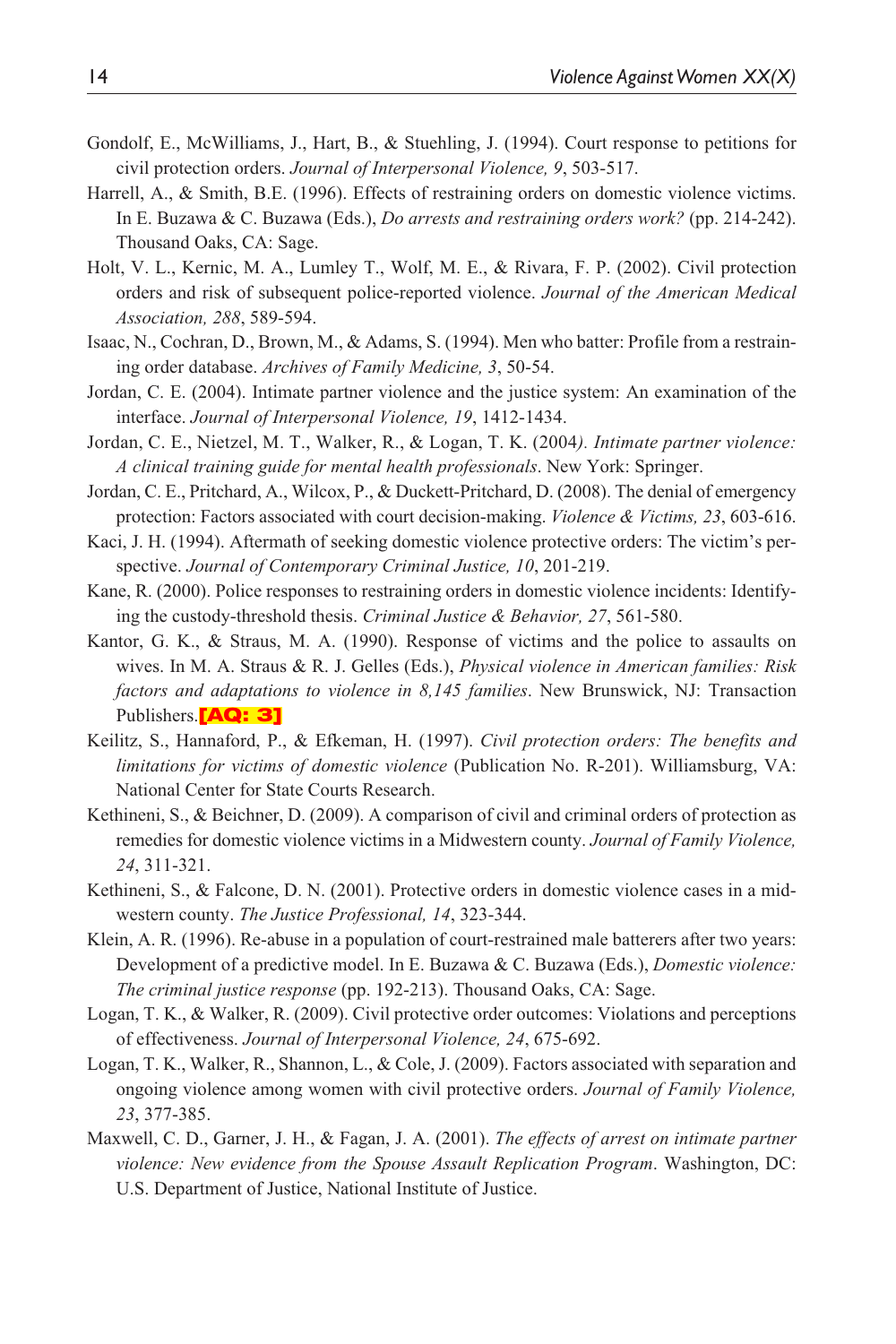- McFarlane, J., Malecha, A., Gist, J., Watson, K., Batten, E., Hall, I., et al. (2004). Protection orders and intimate partner violence: An 18-month study of 150 black, Hispanic, and white women. *American Journal of Public Health, 94*, 613-618.
- Mears, D., Carlson, M., Holden, G., & Harris, S. (2001). Reducing domestic violence revictimization: The effects of individual and contextual factors and type of legal intervention. *Journal of Interpersonal Violence, 16*, 1260-1283.
- Mignon, S. I., & Holmes, W. M. (1995). Police response to mandatory arrest laws. *Crime & Delinquency, 41*, 430-442.
- Pennell, S., Burke, C., & Mulmat, D. H. (2002). *Violence against women in San Diego* (NCJ 191838). Washington, DC: U.S. Department of Justice, Office of Justice Programs, National Institute of Justice.
- Ptacek, J. (1999). *Battered women in the courtroom: The power of judicial response*. Boston: Northeastern University Press.
- Robinson, A. L., & Chandek, M. S. (2000). The domestic violence arrest decision: Examining demographic, attitudinal, and situational variables. *Crime & Delinquency, 46*, 18-37.
- Smith, A. (2001). Domestic violence laws: The voices of battered women. *Violence & Victims, 16*, 91-110.
- Spitzberg, B. (2002). The tactical topography of stalking victimization and management. *Trauma, Violence, & Abuse, 3*, 261-288.
- Tjaden, P., & Thoennes, N. (2000). *Extent, nature and consequences of intimate partner violence* (NCJ 181867). Washington, DC: U.S. Department of Justice, Office of Justice Programs, National Institute of Justice.
- U.S. Department of Justice. (2002). *Enforcement of protective orders* (NCJ 189190). Washington, DC: Author.
- Weisz, A., Tolman, R., & Bennett, L. (1998). An ecological study of nonresidential services for battered women within a comprehensive community protocol for domestic violence. *Journal of Family Violence, 12*, 395-415.
- Zoellner, L. A., Feeny, N. C., Alvarez, J., Watlington, C., O'Neill, M. L., Zager, R. et al. (2000). Factors associated with completion of the restraining order process in female victims of partner violence. *Journal of Interpersonal Violence, 15*, 1081-1099.

#### **Bios**

**Carol E. Jordan** currently serves as assistant provost and director of the Center for Research on Violence Against Women at the University of Kentucky. She holds faculty appointments in the Departments of Psychology and Psychiatry. She has authored or coauthored two books, four book chapters, and numerous articles on violence against women, particularly focusing on mental health and victimization, and on experiences of women victims with the civil and criminal justice systems. She has managed grants totaling more than US\$3.5 million and since coming to the United Kingdom has built a US\$5 million research endowment. She has 25 years of experience in public policy, legislative advocacy, and research on intimate partner violence, rape, and stalking.

**Adam Pritchard** is a sociology doctoral student at the University of Kentucky and senior research assistant at the University of Kentucky Center for Research on Violence Against Women. He has